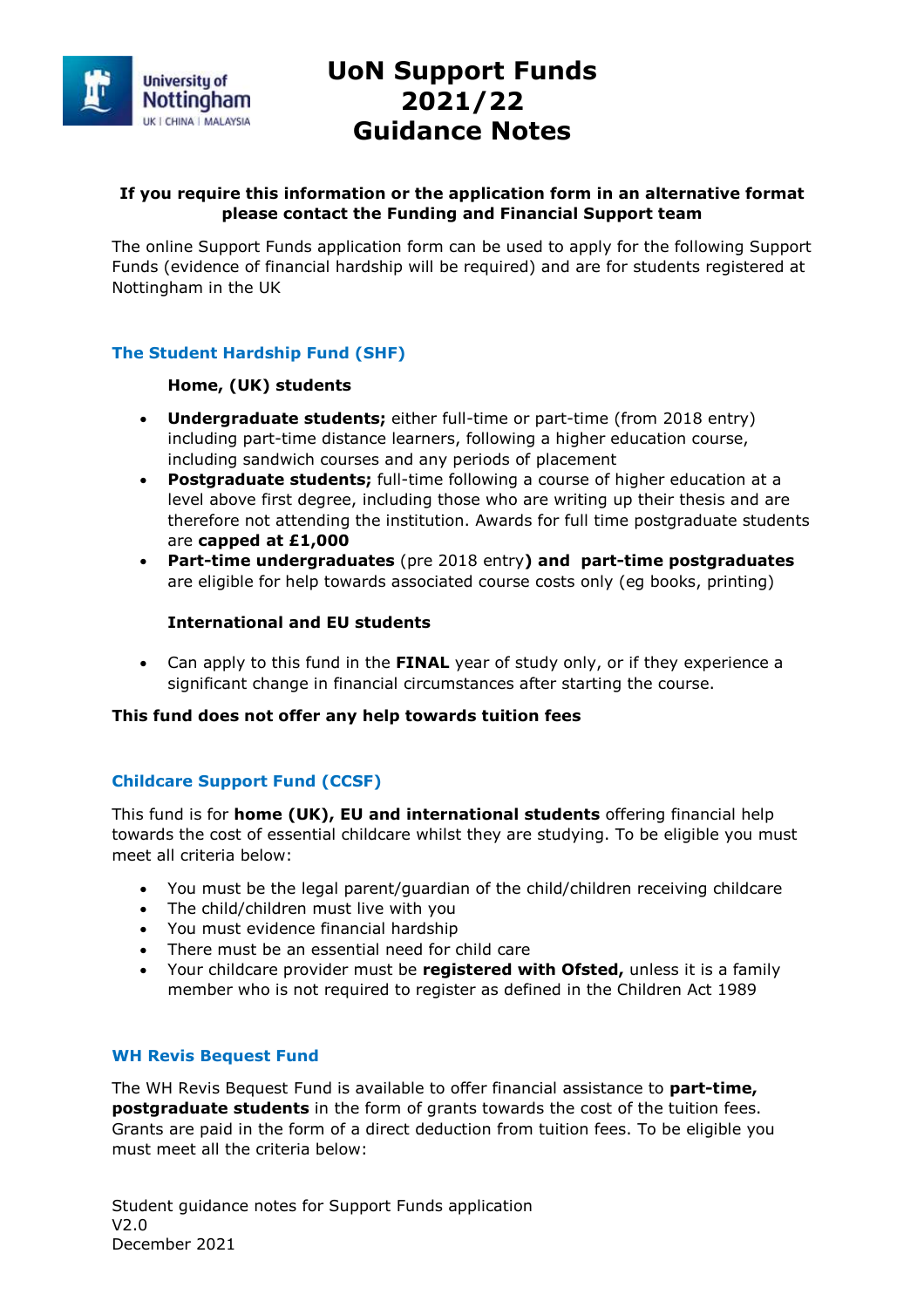

# **UoN Support Funds 2021/22 Guidance Notes**

- Studying on a part-time, higher degree course; registered and attending the University of Nottingham in the UK
- Ordinarily resident in UK
- Unemployed or income below the publicised thresholds (savings balances will be included as income)—go to Funding & Financial Support web pages for full details
- Be able to evidence financial hardship

### For further details please refer to

nottingham.ac.uk/studentservices/support/financialsupport/studentfunding/pguniversity-funds.aspx

## **When can I apply?**

Applications can be accepted throughout the academic year. However funds are limited, and while every effort is made to ensure that they remain available throughout the year (September 2021- July 2022), this cannot be guaranteed. Award levels may vary depending on the remaining funds at the time of application. You are therefore encouraged to plan/review your budget early in the academic year so that, wherever possible, you can anticipate any difficulties and apply early.

## **When is the closing date?**

The closing date for applications in 2021/22 is **8th July 2022** (or 6 weeks prior to your course end date if this is sooner) except for the Student Crisis Fund.

### **Will an award impact my benefit payments?**

Awards from the funds may have implications for your benefits payments. We would advise contacting the Student's Union Advice team SUAdvice@nottingham.ac.uk for further clarification.

## **How will I know you have received my application?**

You will receive an online acknowledgement after you submit your application. You may want to take a screenshot of this as no other acknowledgement is sent.

### **Interruption/Intercalation/Suspension**

If you are a student on a period of interruption, have not permanently withdrawn from your studies and intend to return after your time out, you can apply for support funds. For example, if you are unable to attend your course for health or caring reasons, or for some other unavoidable circumstance, you can apply for interim help of **up to £750.** However the fund is unable to offer ongoing financial support during this period.

### **How do you assess the applications?**

We assess all applications according to national guidelines on hardship support published by the National Association of Money Advisors, and internal guidelines agreed by assessors and management before the start of each academic year.

Student guidance notes for Support Funds application V2.0 December 2021